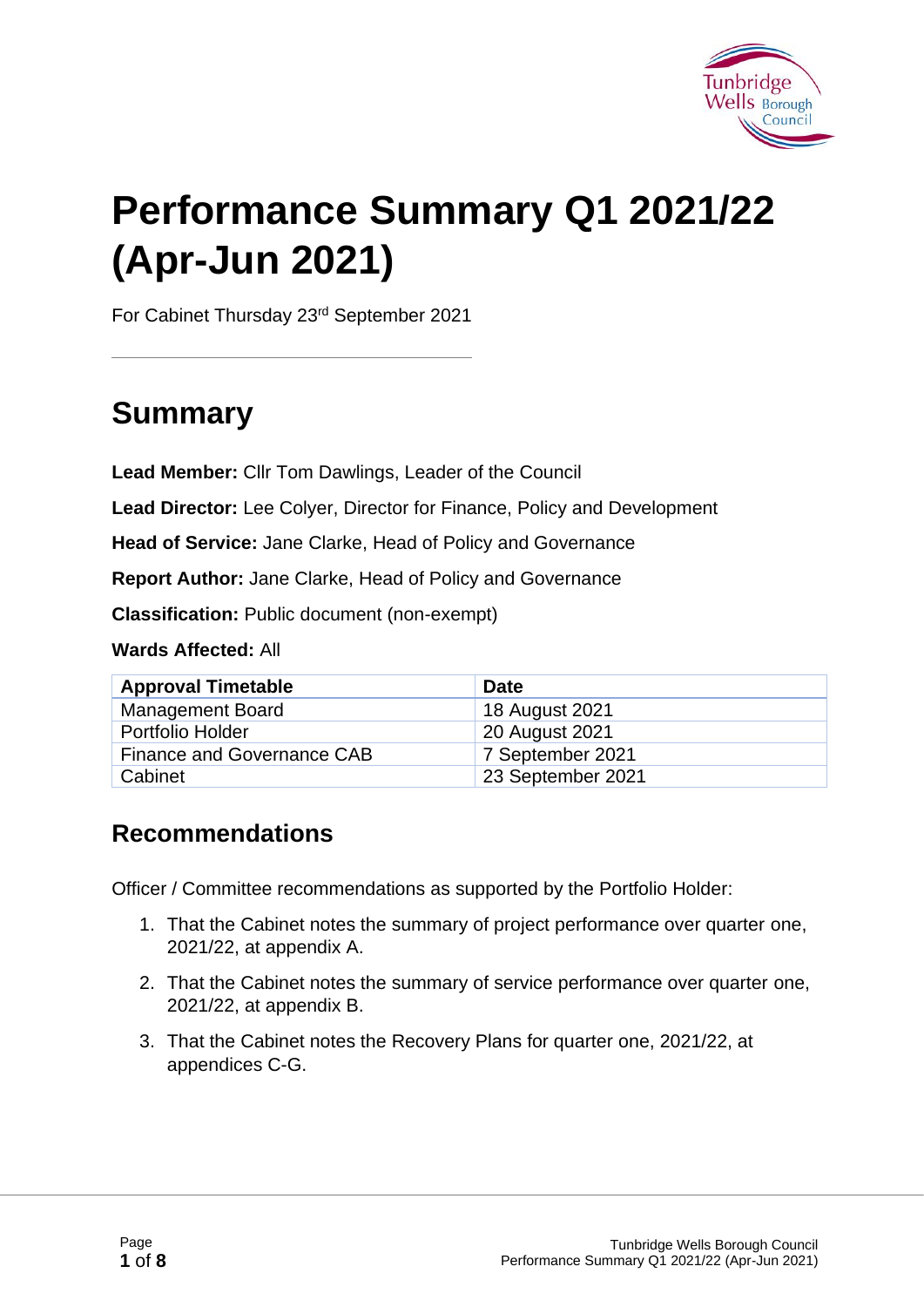

# **1. Introduction and Background**

- 1.1 This report summarises the performance of the Council's projects and services over quarter one, 2021/22. Appendix A provides a summary of projects in the Five Year Plan. Where service under-performance is identified, Recovery Plans are included at appendices C-G to give details of actions to bring service performance back on track.
- 1.2 The performance management framework is part of the overall governance framework of the Council, which seeks to ensure that risks are managed whilst results are delivered. Quarterly performance reporting helps the Council to improve services and deliver better results for residents, and Cabinet Committee oversight ensures that the framework is robust, and that performance is open to challenge from those with political responsibility for the delivery of projects and services. A public report helps other Councillors, residents and stakeholders to engage with the work of the Council, and to provide further challenge where it is appropriate and effective to do so.
- 1.3 The summary report is divided into two main sections:
	- Project performance (appendix A).
	- Service performance (appendix B).
- 1.4 Delivery of projects is monitored on a weekly basis by the Project Management Office and is reviewed every month by the Programme Management Board, which consists of the Chief Executive and Directors. Progress is also monitored with Portfolio Holders at monthly meetings.
- 1.5 Service performance is monitored daily by line managers, reported to Heads of Service monthly, and Management Board (Chief Executive and Directors) on a quarterly basis.

# **2. Project Performance**

- 2.1 Following decisions made in 2019, three projects within the Five Year Plan are no longer proceeding (a new theatre, new offices and additional off-street parking). The Public Realm Stage Two project is completed, as is the first of the Community Hubs at Southborough.
- 2.2 Therefore, four projects remain active (counted as five to provide individual updates for the two remaining Hubs), and their performance is as follows: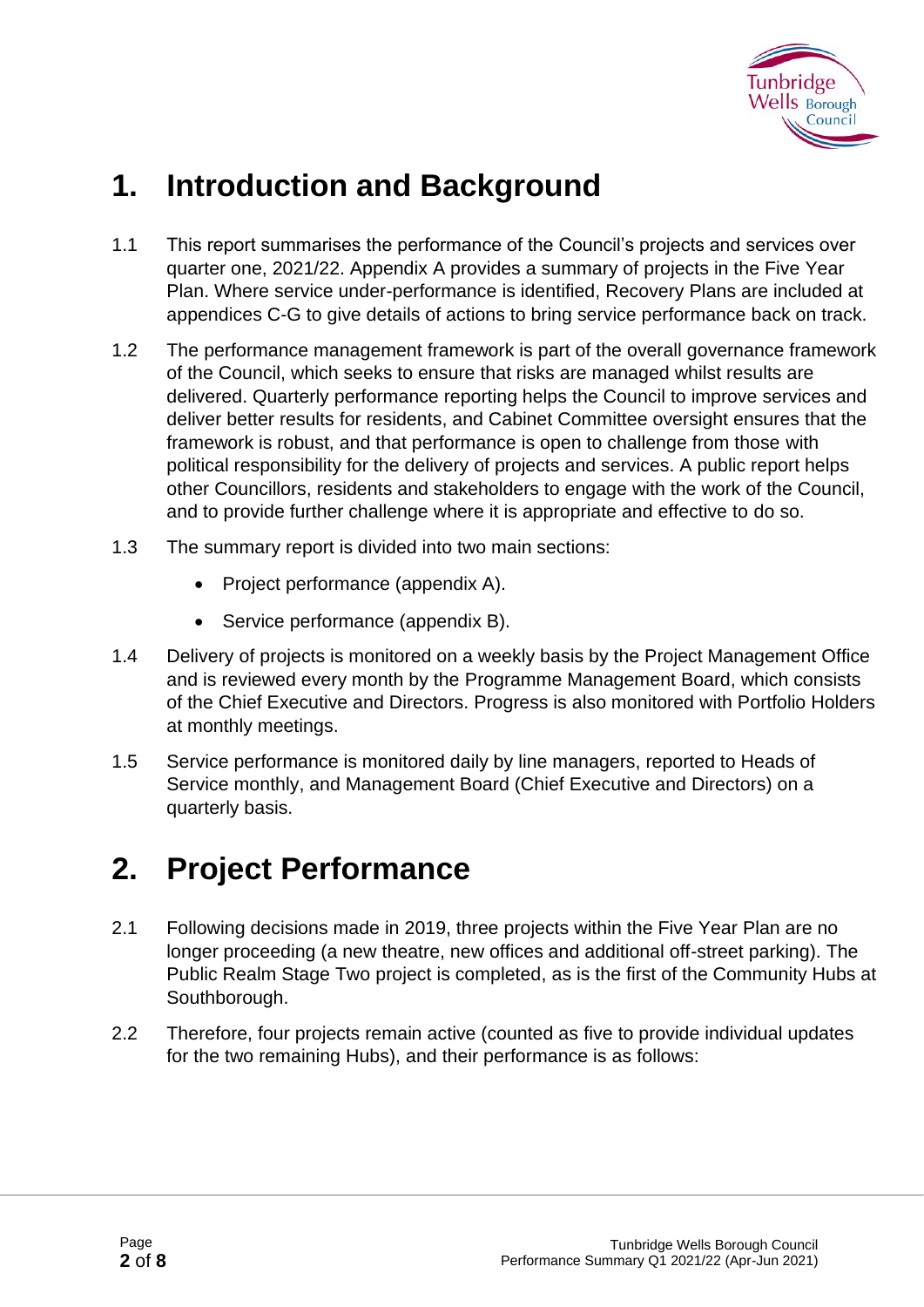| <b>Date</b> | <b>Red Status</b> | <b>Amber Status</b> | <b>Green Status</b> |
|-------------|-------------------|---------------------|---------------------|
| 2021/22 Q1  |                   |                     |                     |

2.3 Project performance has stayed the same since the last quarter. Detailed updates on the projects are available at appendix A.

# **3. Service Performance**

- 3.1 Historic museum indicators, which were put on hold whilst plans for the Amelia were developed, have now been deleted from the performance management framework as they are no longer relevant. When new services enter the building and are functional, new performance information will be discussed and proposed.
- 3.4 The Council is collecting performance information on 32 indicators for this year, 23 of which have targets.
- 3.5 Of the 23 that have targets, 16 are performing, six are not performing, and one is missing at the time of reporting. This is better than the previous quarter.

| <b>Date</b> | Performing | Not Performing   Unavailable |  |
|-------------|------------|------------------------------|--|
| 2021/22 Q1  |            |                              |  |

#### **Under-performing Indicators**

- 3.6 There are six indicators which are underperforming.
	- Households in temporary accommodation
	- Number of enquiries at the TIC
	- Number of remote enquiries at the TIC
	- Processing of other applications
	- Performance on appeals majors
	- NNDR collection
- 3.7 Recovery Plans for these six indicators are attached at appendices C-G (TIC is in one plan), and give more details about the reasons for underperformance, and the actions the service will take to bring performance back to target.

# **4. Options Considered**

4.1 This report is for noting only, with no decisions being made as a result of the recommendations. As such there are no options available to Cabinet.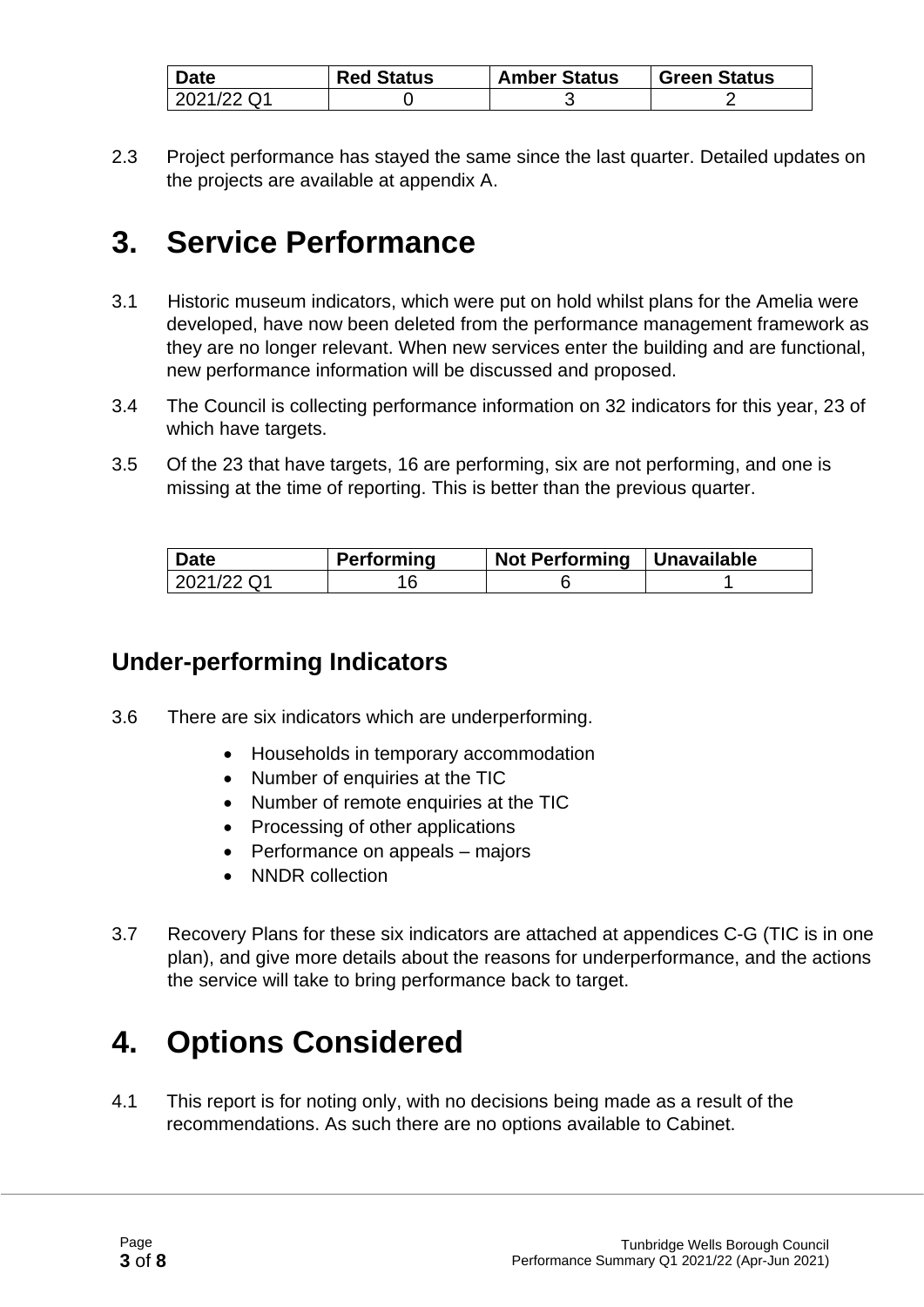# **5. Preferred Option and Reason**

- 5.1 Performance management is an important tool to use for organisations and businesses to assess their progress on desired aims and outcomes. To promote transparency and increase trust in how the Council spends public funds, performance information is published quarterly to allow for greater scrutiny of the Council's longterm ambitions and its day-to-day activities.
- 5.2 The recommendations are to note the factual information within this report. Any actions Cabinet committee may choose to take as a result of the information will be brought forwards in separate reports which will include options appraisals and decisions.

# **6. Consultation on Options**

6.1 The information in this report is factual information and there are no direct decisions arising from the recommendations. As such, no public consultation has taken place.

#### **Recommendation from Cabinet Advisory Board**

2.1 The Finance and Governance Cabinet Advisory Board were consulted on 8<sup>th</sup> June 2021 and agreed the following:

*This section will be updated following the meeting.*

# **7. Implementation**

7.1 There are no decisions arising from this report and so no implementation period is necessary.

# **8. Appendices and Background Documents**

Appendices:

- Appendix A: Project Summary
- Appendix B: Performance Indicator Outturn
- Appendix C-G: Under-performing Indicator Recovery Plans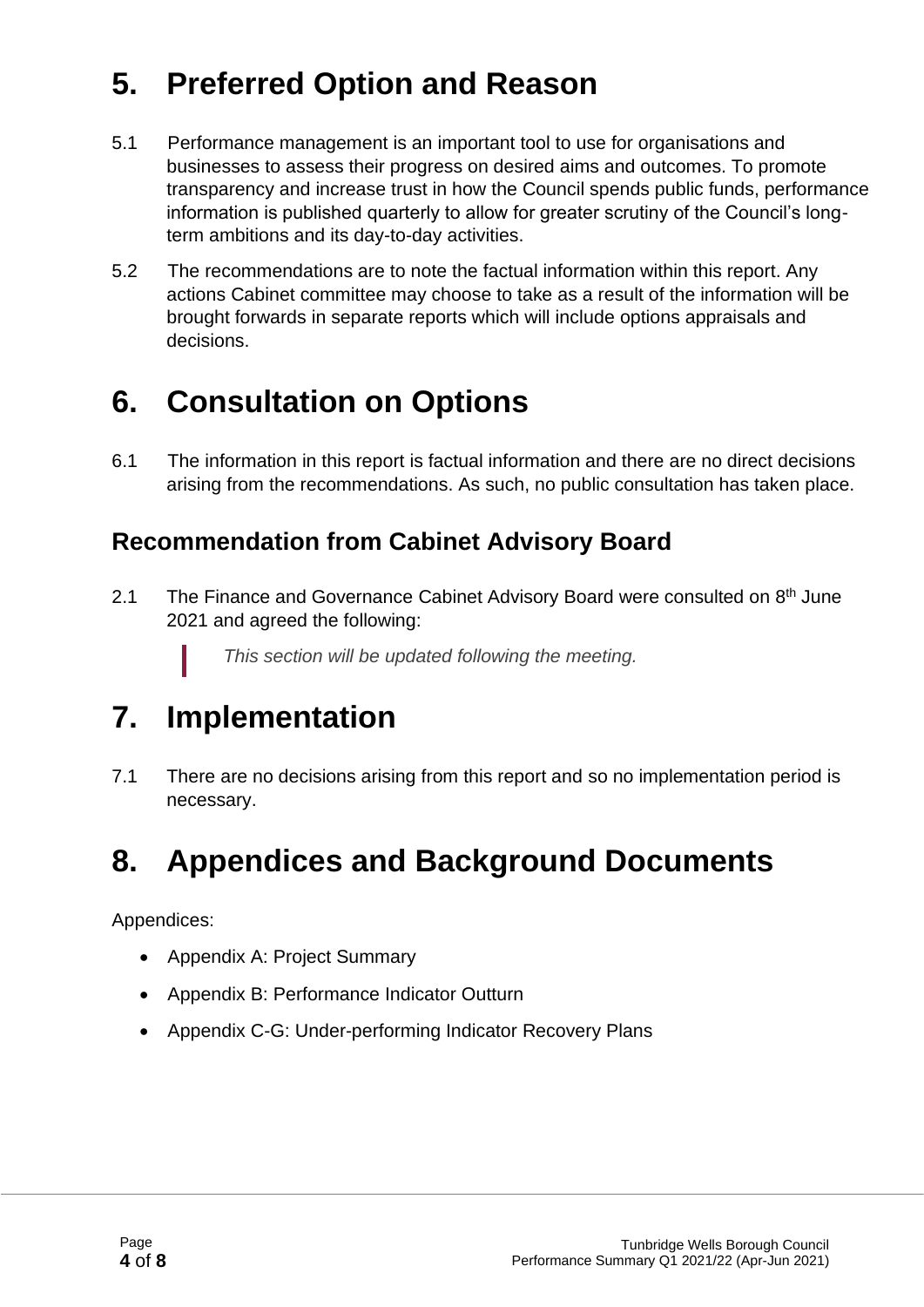# **9. Cross Cutting Issues**

#### **A. Legal (including the Human Rights Act)**

There is no statutory duty to report regularly to Cabinet on the Council's performance. However, under Section 3 of the Local Government Act 1999 (as amended) a best value authority has a statutory duty to secure continuous improvement in the way in which its functions are exercised having regard to a combination of economy, efficiency and effectiveness.

One of the purposes of the Council's Corporate Priorities is to provide clear strategic direction in order to facilitate the improvement of the economy, efficiency and effectiveness of Council Services. Regular reports on the Council's performance assist in demonstrating best value and compliance with the statutory duty.

There are no consequences arising from the recommendation that adversely affect or interfere with individuals' rights and freedoms as set out in the Human Rights Act 1998.

*Jayne Bolas, Principal Solicitor Contentious and Corporate Governance, 20 August 2021*

#### **B. Finance and Other Resources**

A number of these performance indicators and projects have financial implications and where appropriate these are covered in the Capital, Revenue and Treasury Monitoring Reports that accompany this report.

*Jane Fineman, Head of Finance, Parking and Procurement, 20 August 2021*

#### **C. Staffing**

This report demonstrates the vast proportion of work being undertaken by the Council's staff to provide services for the Borough and meet the projects within the Five Year Plan. Performance is monitored on a monthly basis by Heads of Service and is assessed against current staffing trends and issues to ensure staff resources are aligned with the Council's priorities.

*Nicky Carter, Head of HR, Customers and Communities, 20 August 2021*

#### **D. Risk Management**

All risks associated with this report are within the Council's current risk appetite and managed in accordance with its risk management strategy.

*Jane Clarke, Head of Policy and Governance,20 August 2021*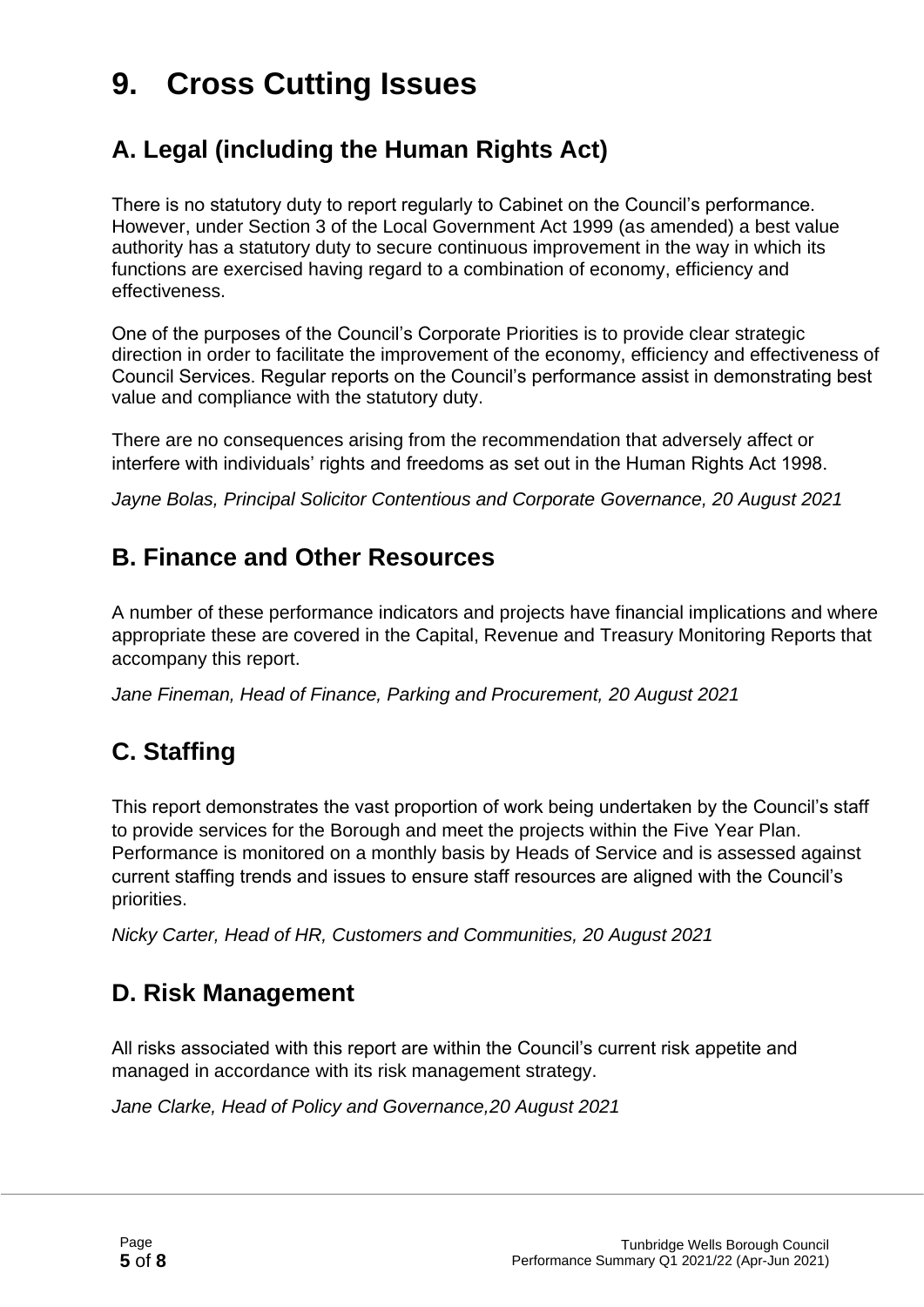## **E. Environment and Sustainability**

This report and the action plans will have considered this aspect to ensure that the service areas and projects deliver the desired outcomes for Environment and Sustainability.

Section 40, National Environment and Rural Communities Act 2006

*40(1) Every public authority must, in exercising its functions have regard so far as is consistent with the proper exercise of those functions, to the purpose of conserving biodiversity.*

#### Section 85, Countryside and Rights of Way Act 2000

*85(1) In exercising or performing any functions in relation to, or so as to affect, land in an area of outstanding natural beauty, a relevant authority shall have regard to the purpose of conserving and enhancing the natural beauty of the area of outstanding natural beauty.*

*Gary Stevenson, Head of Environment, Housing and Health, 20 August 2021*

## **F. Community Safety**

There are no consequences arising from the recommendation that adversely affect community safety.

Section 17, Crime and Disorder Act 1998

*17(1) Without prejudice to any other obligation imposed on it, it shall be the duty of each authority to which this section applies to exercise its various functions with due regard to the likely effect of the exercise of those functions on, and the need to do all that it reasonably can to prevent, crime and disorder in its area.*

*Terry Hughes, Community Safety Manager, 20 August 2021*

#### **G. Equalities**

The decisions recommended through this paper have a remote or low relevance to the substance of the Equality Act. There is no apparent equality impact on end users.

Section 149, Equality Act 2010

*149(1) A public authority must, in the exercise of its functions, have due regard to the need to –*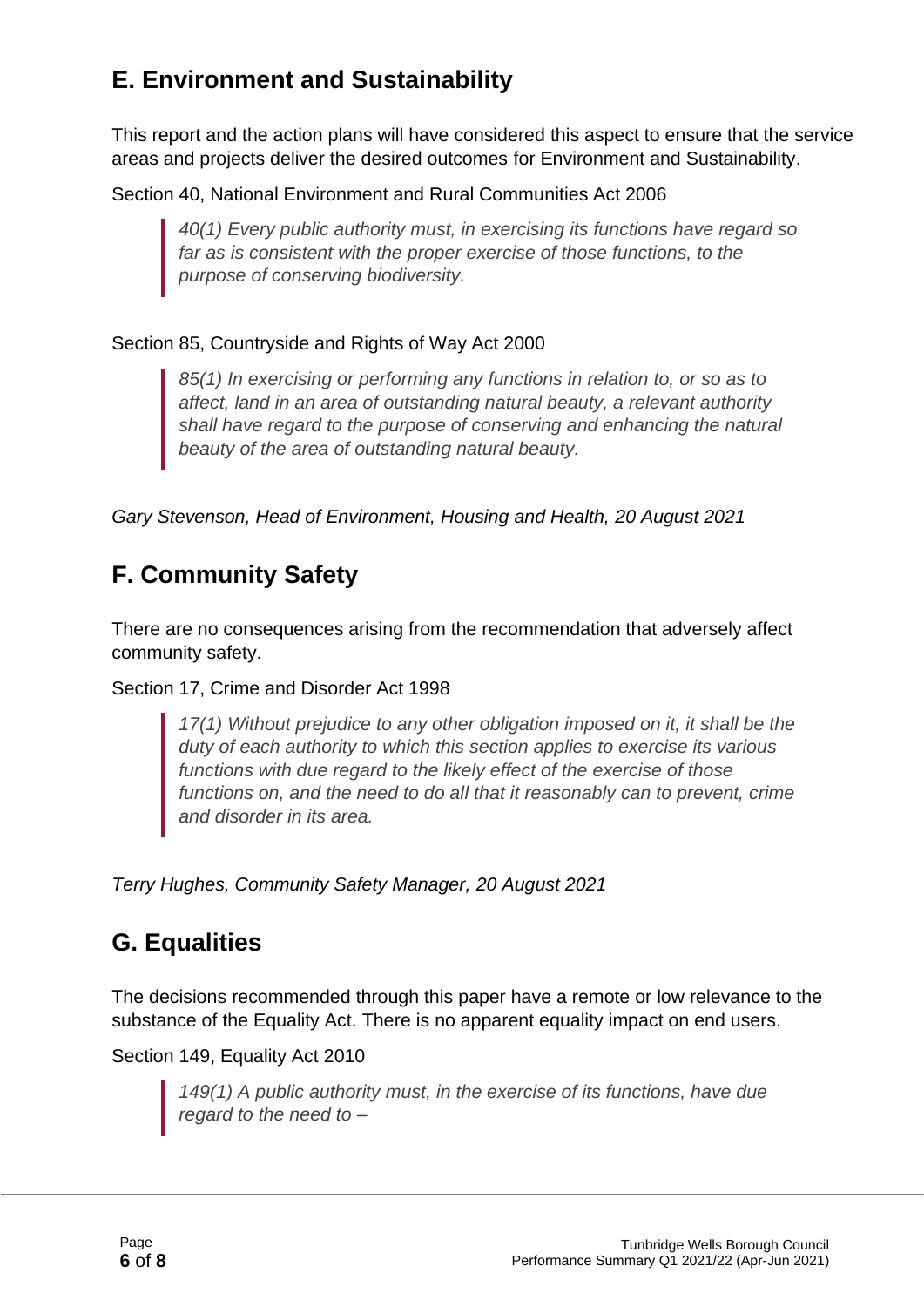*(a) eliminate discrimination, harassment, victimisation and any other conduct that is prohibited by or under this Act;*

*(b) advance equality of opportunity between persons who share a relevant protected characteristic and persons who do not share it;*

*(c) foster good relations between persons who share a relevant protected characteristic and persons who do not share it.*

*Jane Clarke, Head of Policy and Governance, 20 August 2021*

### **H. Data Protection**

There are no data protection issues which need to be considered as a part of this report.

Article 5, General Data Protection Regulation 2016

*1. Personal data shall be:*

*(a) processed lawfully, fairly and in a transparent manner in relation to the data subject;*

*(b) collected for specific, explicit and legitimate purposes and not further processed in a manner that is incompatible with those purposes;*

*(c) adequate, relevant and limited to what is necessary in relation to the purposes for which they are processed;*

*(d) accurate and, where necessary, kept up to date;*

*(e) kept in a form which permits identification of data subjects for no longer than is necessary for the purposes for which the personal data are processed;*

*(f) processed in a manner that ensures appropriate security of the personal data, including protection against unauthorised or unlawful processing and against accidental loss, destruction or damage, using appropriate technical or organisational measures.*

*Jane Clarke, Head of Policy and Governance, 20 August 2021*

### **I. Health and Safety**

There are no health and safety issues to consider as a part of this report and recommendations.

*Mike Catling, Corporate Health and Safety Manager, 20 August 2021*